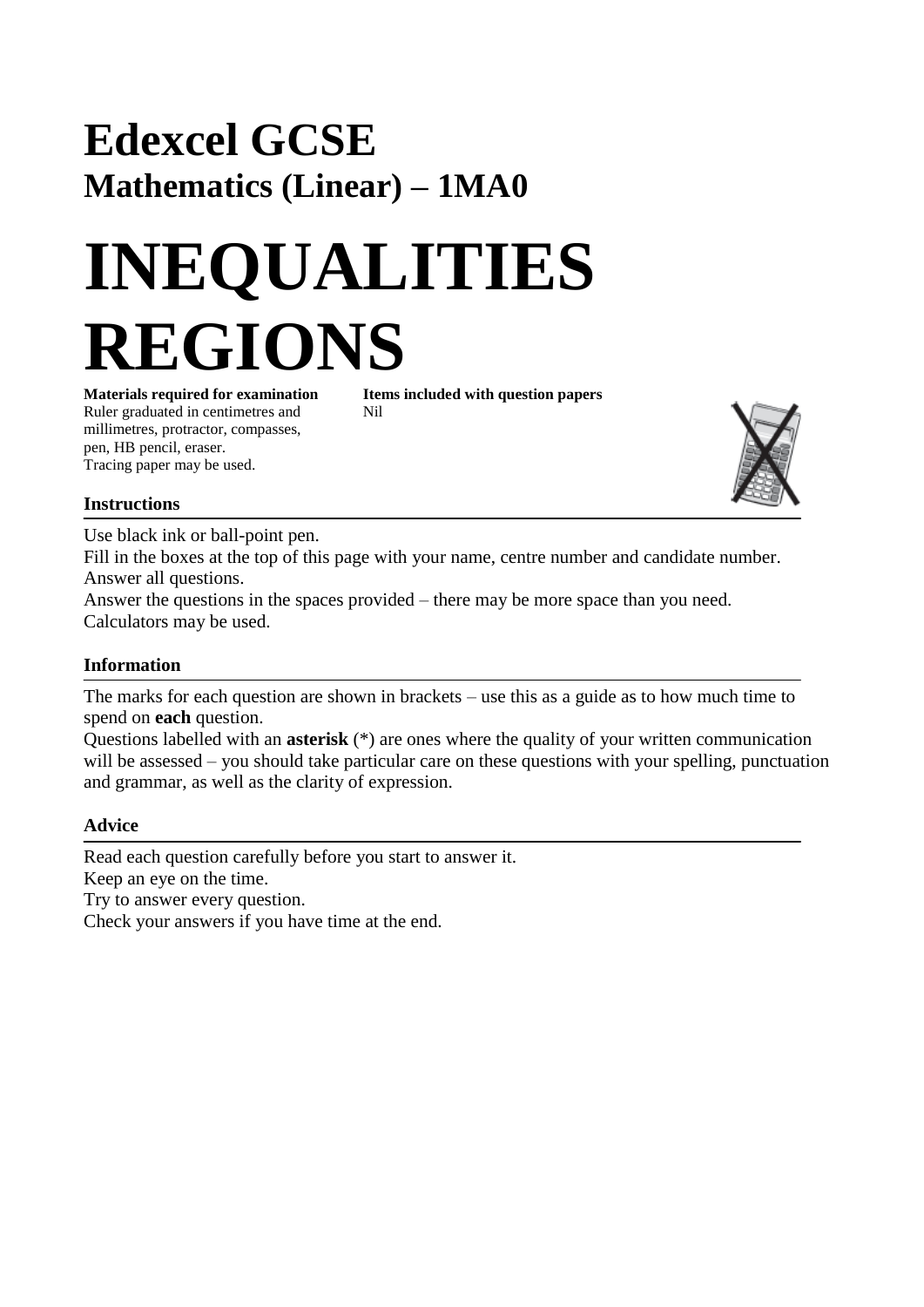**1.** On the grid, shade the region that satisfies all three of these inequalities



### **(Total for Question 19 = 4 marks)**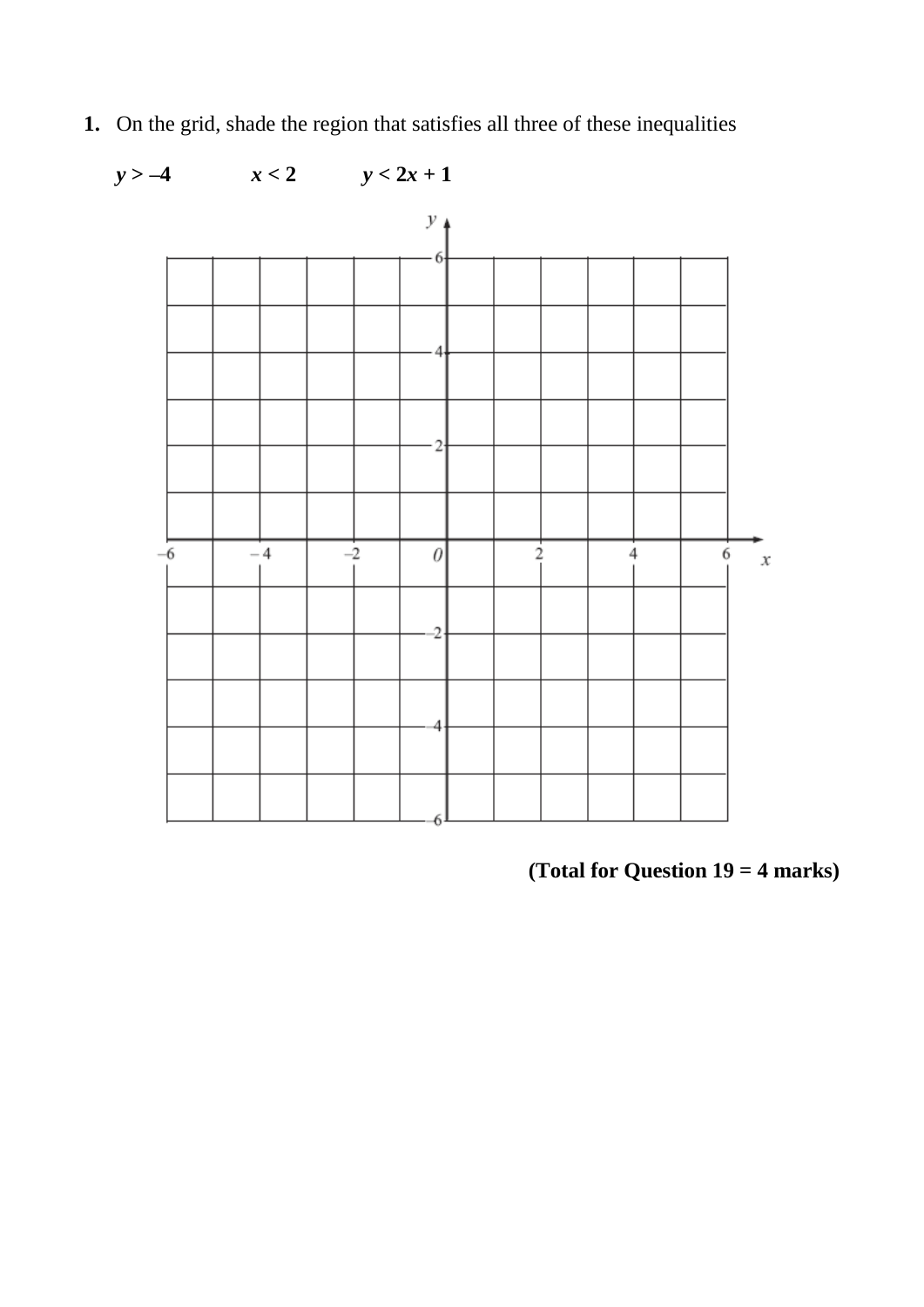**2.** The region **R** satisfies the inequalities

*x* ≥ 2, *y* ≥ 1,  $x + y \le 6$ 

On the grid below, draw straight lines and use shading to show the region **R**.

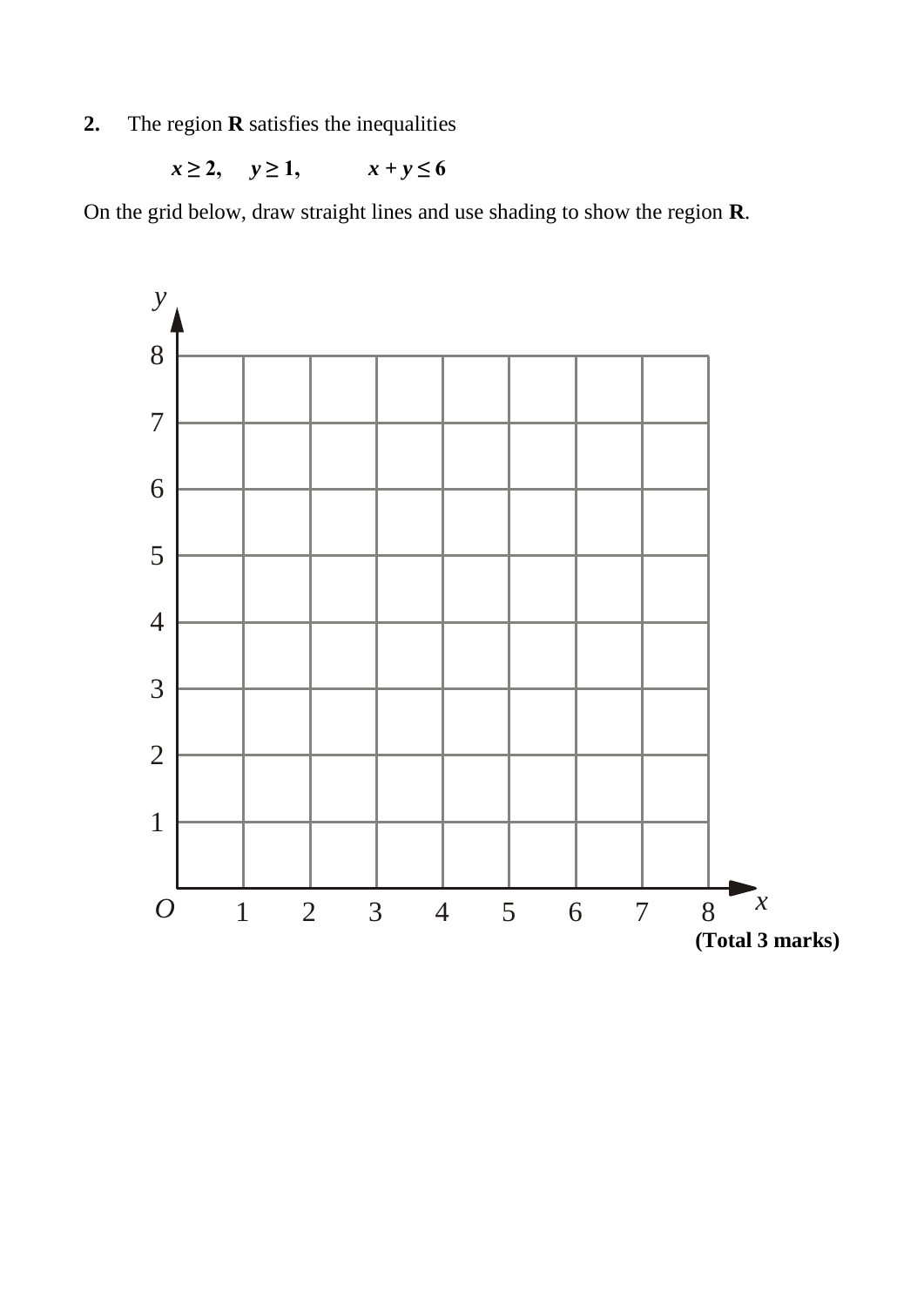**3.** The graphs of the straight lines with equations

$$
3y + 2x = 12
$$
 and  

$$
y = x - 1
$$

have been drawn on the grid.





*x* and *y* are integers.

On the grid, mark with a cross  $(\times)$ , each of the **four** points which satisfies **all** 3 inequalities.

**(Total 3 marks)**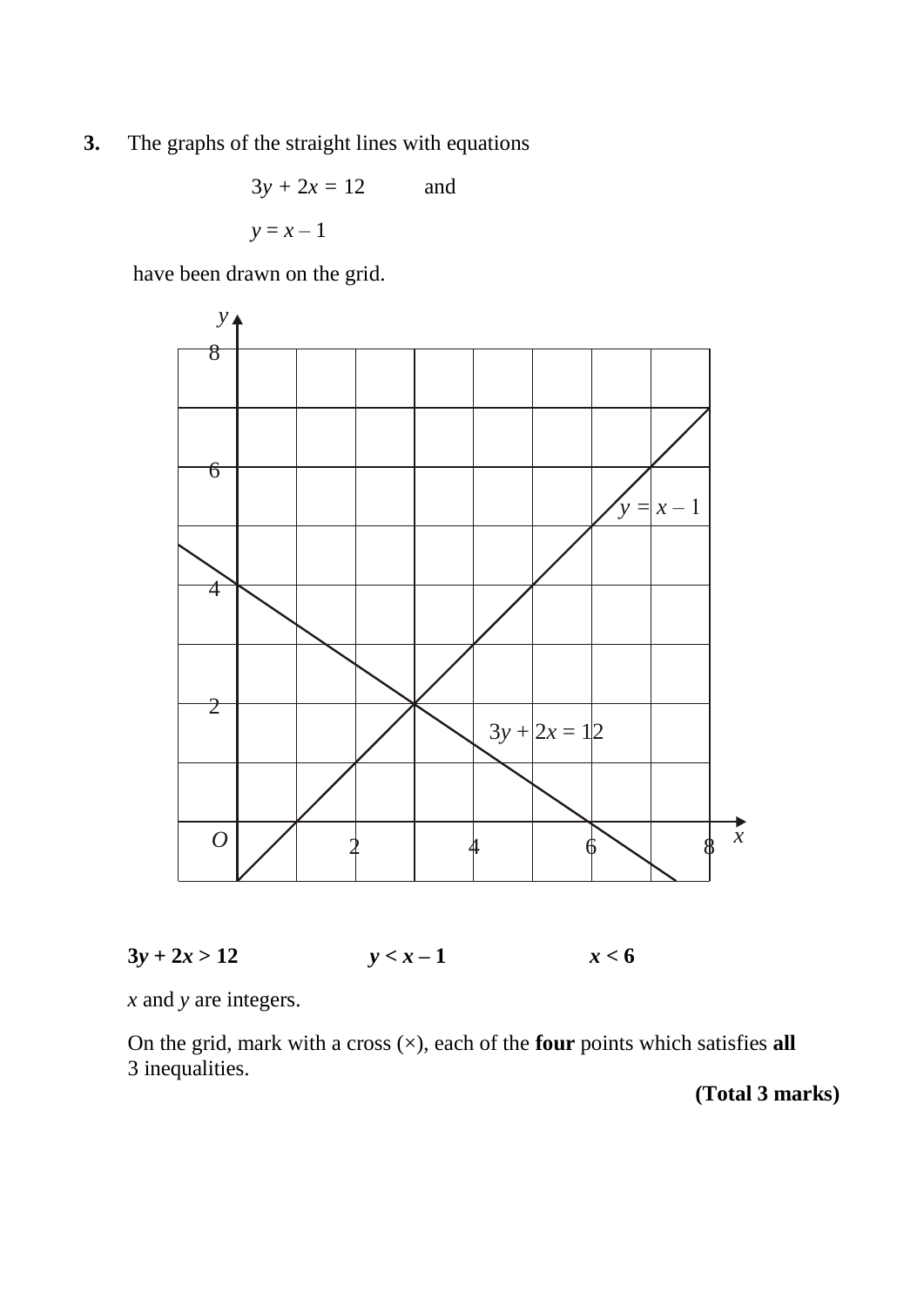**4.** On the grid, show by shading, the region which satisfies all three of the inequalities.

 $x < 3$   $y > -2$   $y < x$ 

Label the region **R**.



**(Total 4 marks)**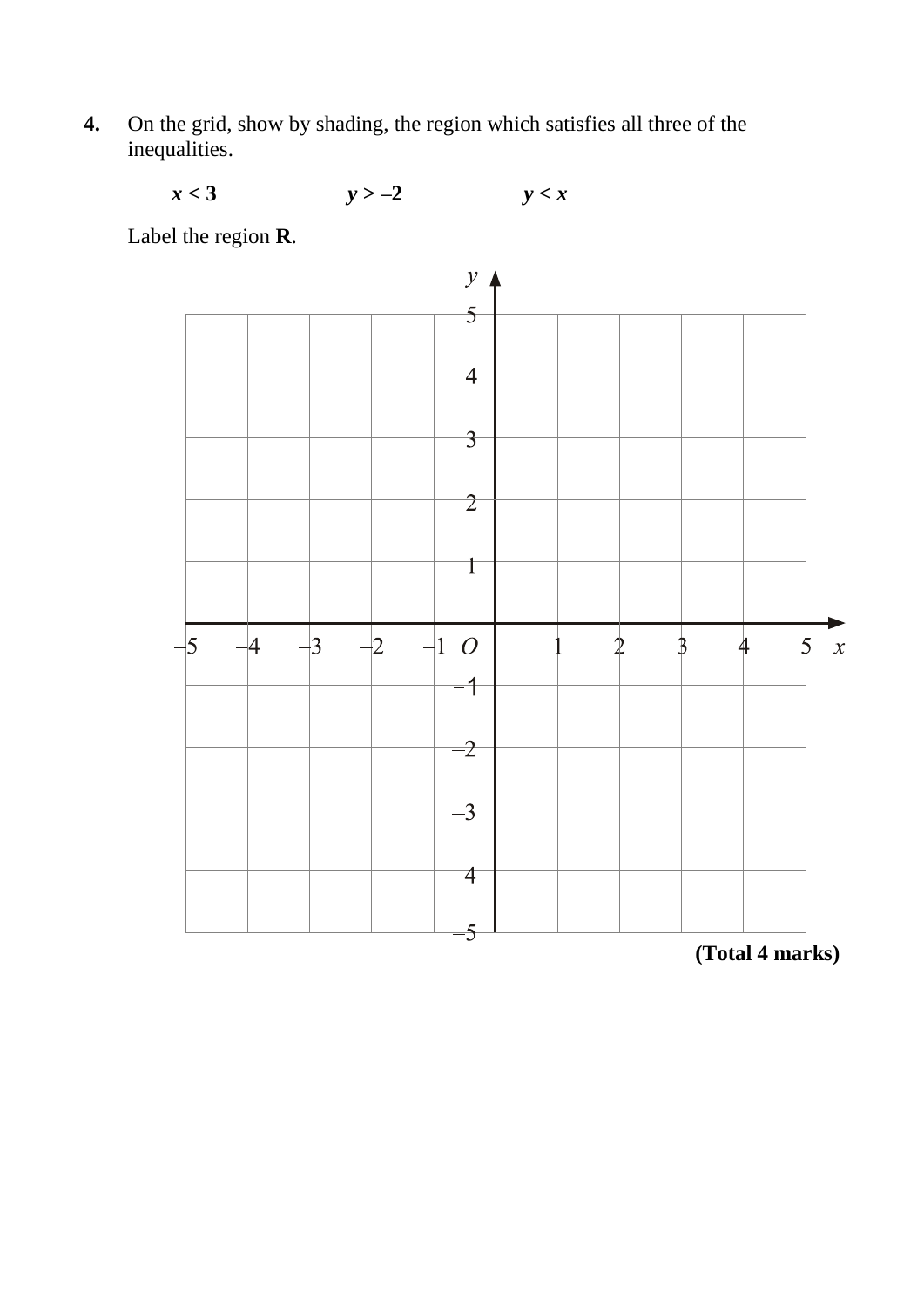**5.**  $-2 < x \le 1$   $y > -2$   $y < x + 1$ 

*x* and *y* are integers.

On the grid, mark with a cross  $(\mathbf{x})$ , each of the six points which satisfies all these 3 inequalities.



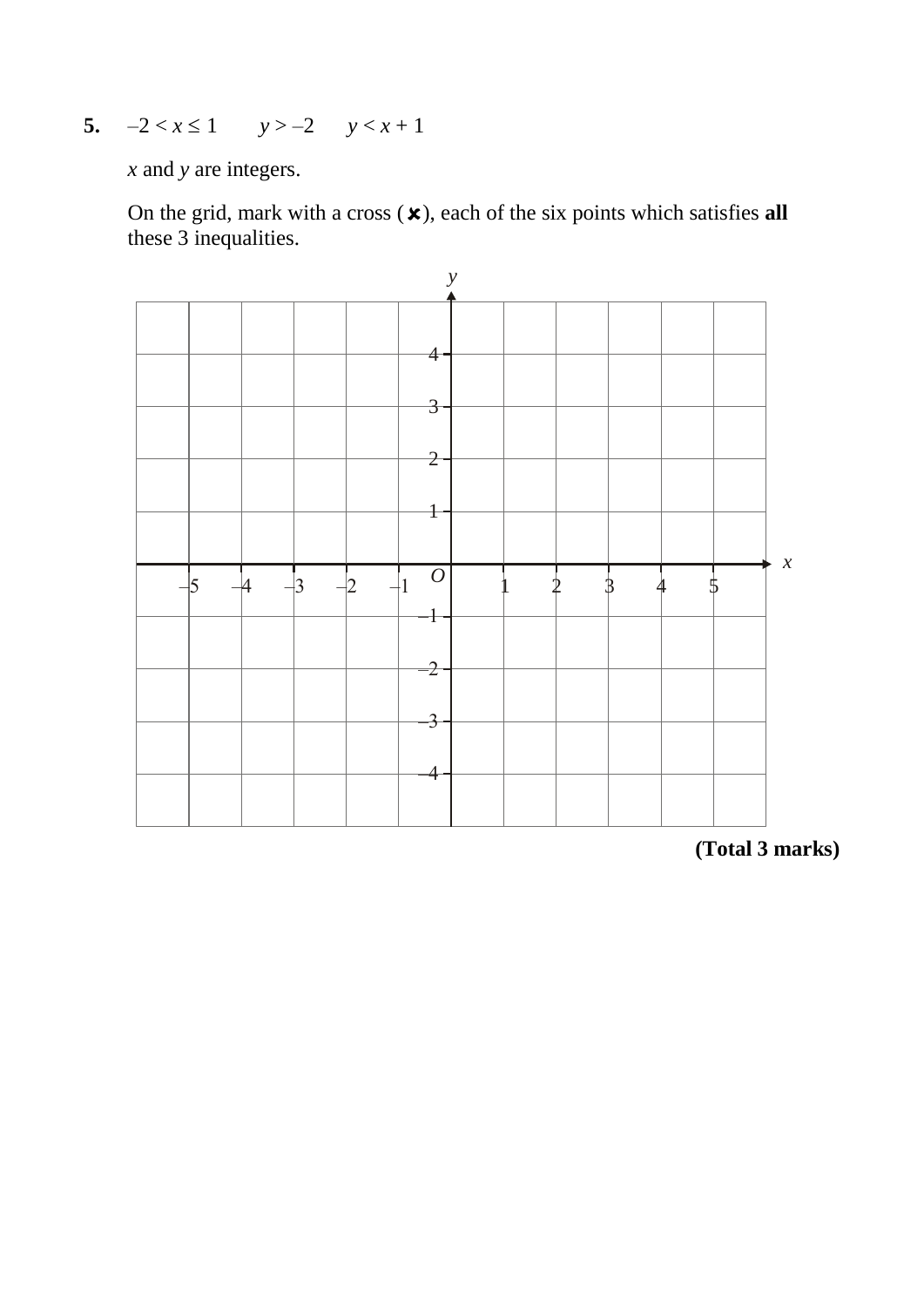**6.** (a) On the grid below, draw straight lines and use shading to show the region  $\overline{R}$  that satisfies the inequalities



The point *P* with coordinates  $(x, y)$  lies inside the region **R**. *x* and *y* are **integers**.

(b) Write down the coordinates of **all** the points of **R** whose coordinates are both integers.

................................................................................................................. **(2) (Total 5 marks)**